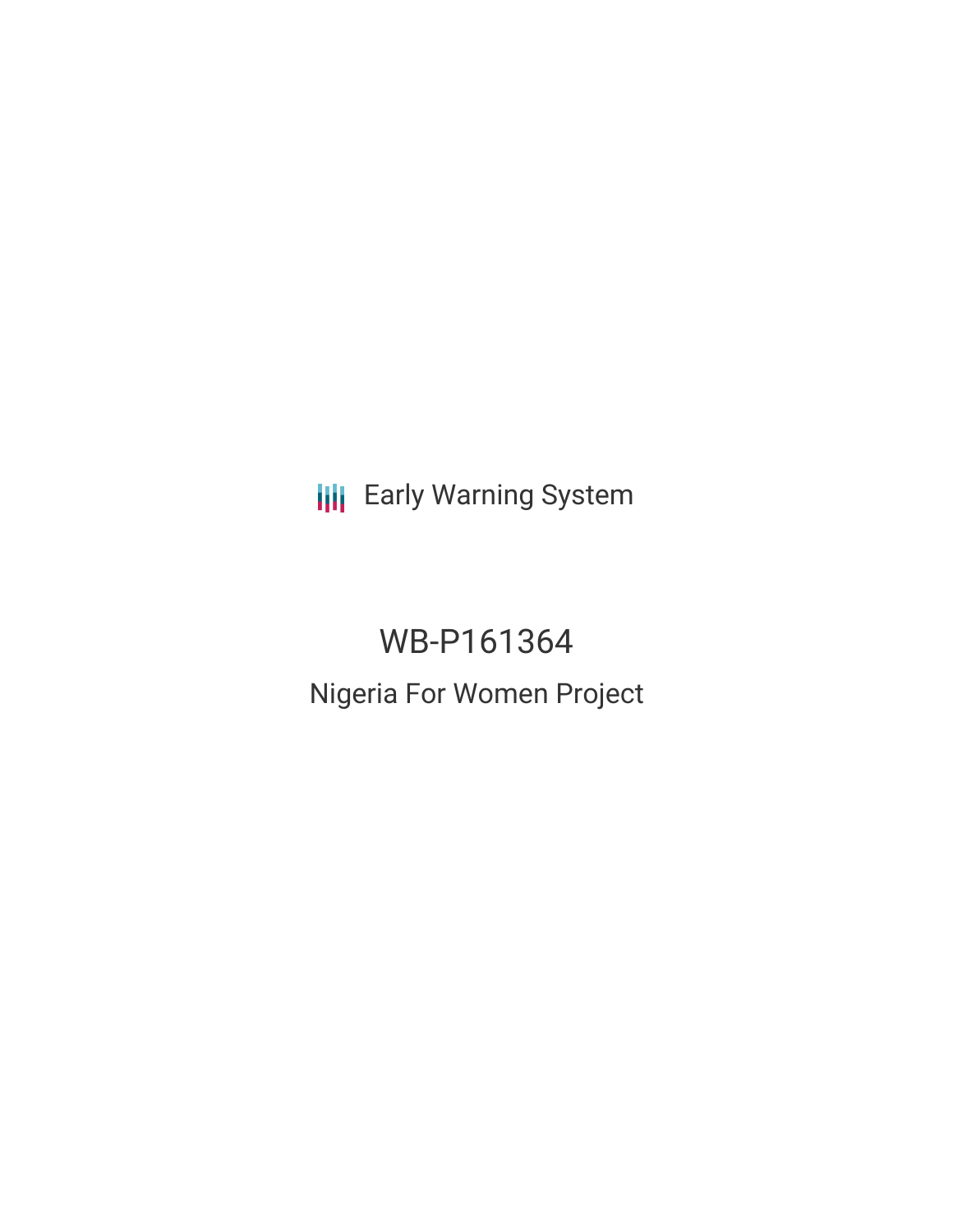

## **Quick Facts**

| <b>Countries</b>               | Nigeria                     |
|--------------------------------|-----------------------------|
| <b>Financial Institutions</b>  | World Bank (WB)             |
| <b>Status</b>                  | Active                      |
| <b>Bank Risk Rating</b>        | B                           |
| <b>Voting Date</b>             | 2018-06-27                  |
| <b>Borrower</b>                | Federal Ministry of Finance |
| <b>Sectors</b>                 | Finance                     |
| <b>Investment Amount (USD)</b> | \$100.00 million            |
| <b>Project Cost (USD)</b>      | \$100.00 million            |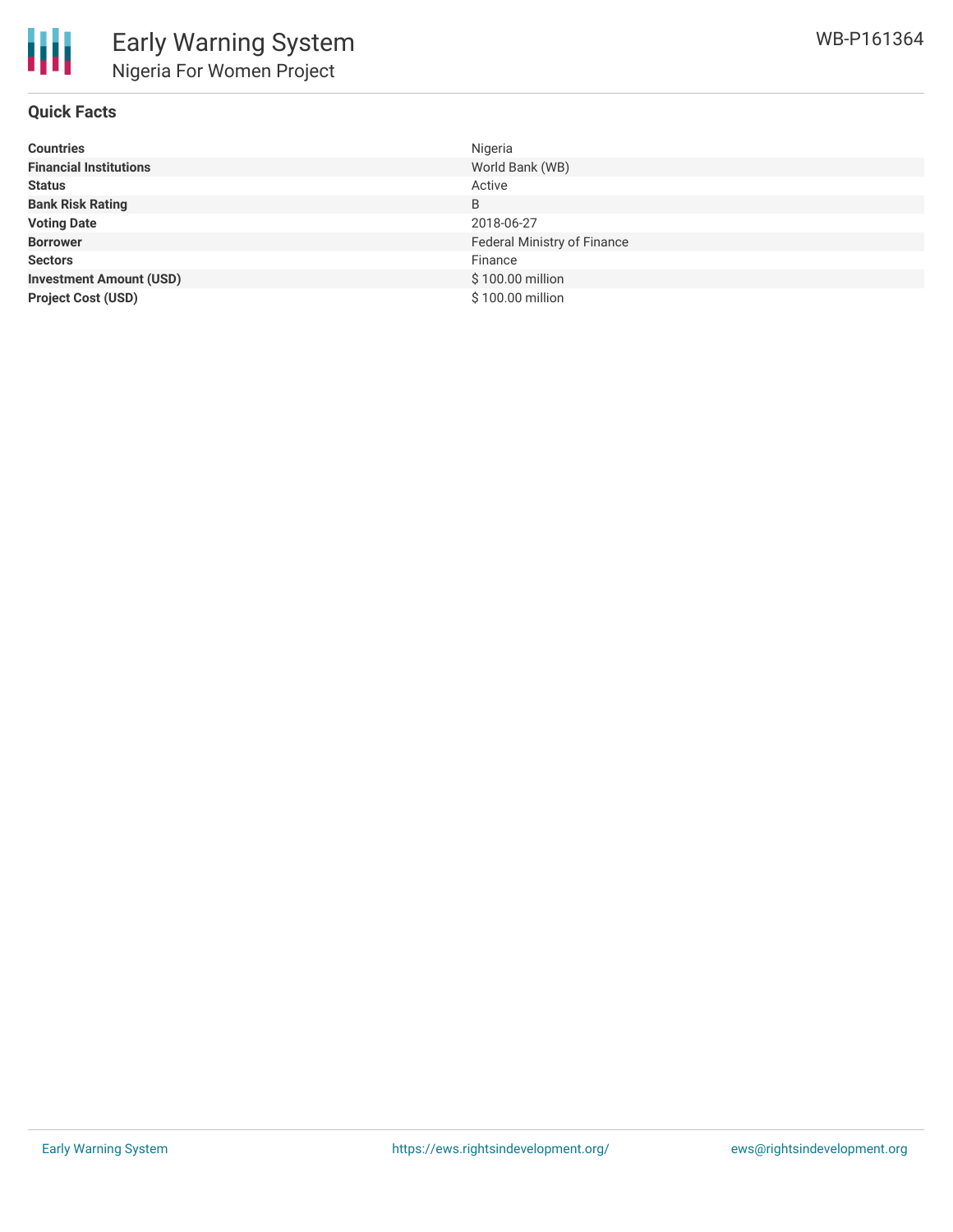

### **Project Description**

The development objective of Nigeria For Women Project is to support improved livelihoods for women in targeted areas of Nigeria. This project has four components. 1) The first component, Building Social Capital, aims to build social capital by galvanizing women to become members of Women Affinity Groups (WAGs) and strengthening both new and existing WAGs that can serve as institutional platforms for women in Nigeria. It has the following subcomponents: (i) Influencing Social Norms; and (ii) Women Affinity Groups. 2) The second component, Livelihoods Program, aims to support economically active women in WAGs through provision of livelihoods grants and holistic, as well as targeted skills trainings. It has the following subcomponents: (i) Support to Individual Livelihoods; and (ii) Support to Livelihoods Collectives. 3) The third component, Innovations and Partnerships, aims to use Nigeria's talent pool to identify and deploy innovations that can (a) transform women's social and livelihood outcomes, and (b) improve project delivery and overall impact. 4) The fourth component, Project Management, Monitoring and Evaluation, and Learning, aims to support the socioeconomic upliftment of women by supporting the advancement of policy dialogue; strengthening technical and implementation capacity; and better coordination among implementing partners at the federal, state, and Local Government Area (LGA) levels through deployment of highly qualified technical professionals.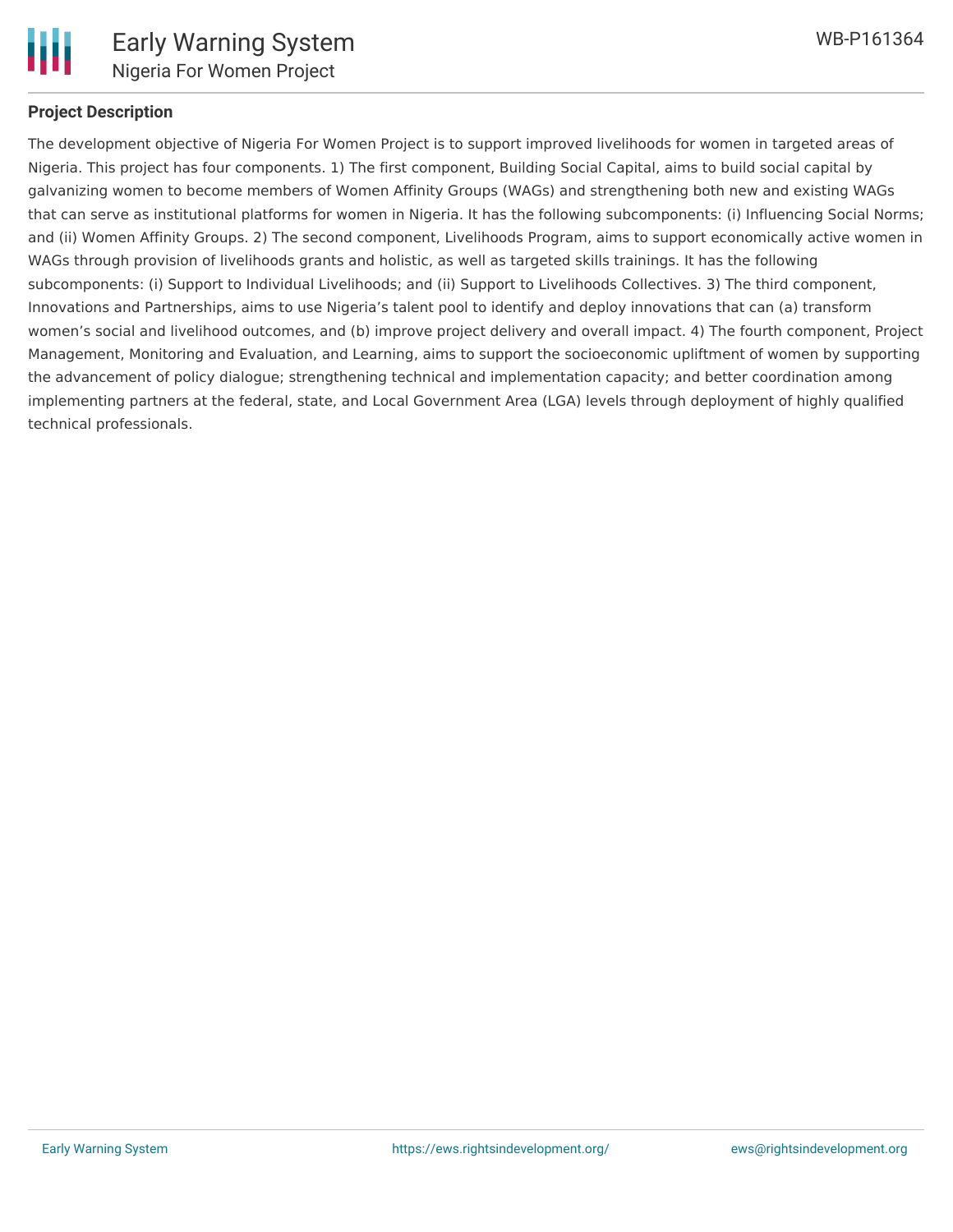# **Investment Description**

World Bank (WB)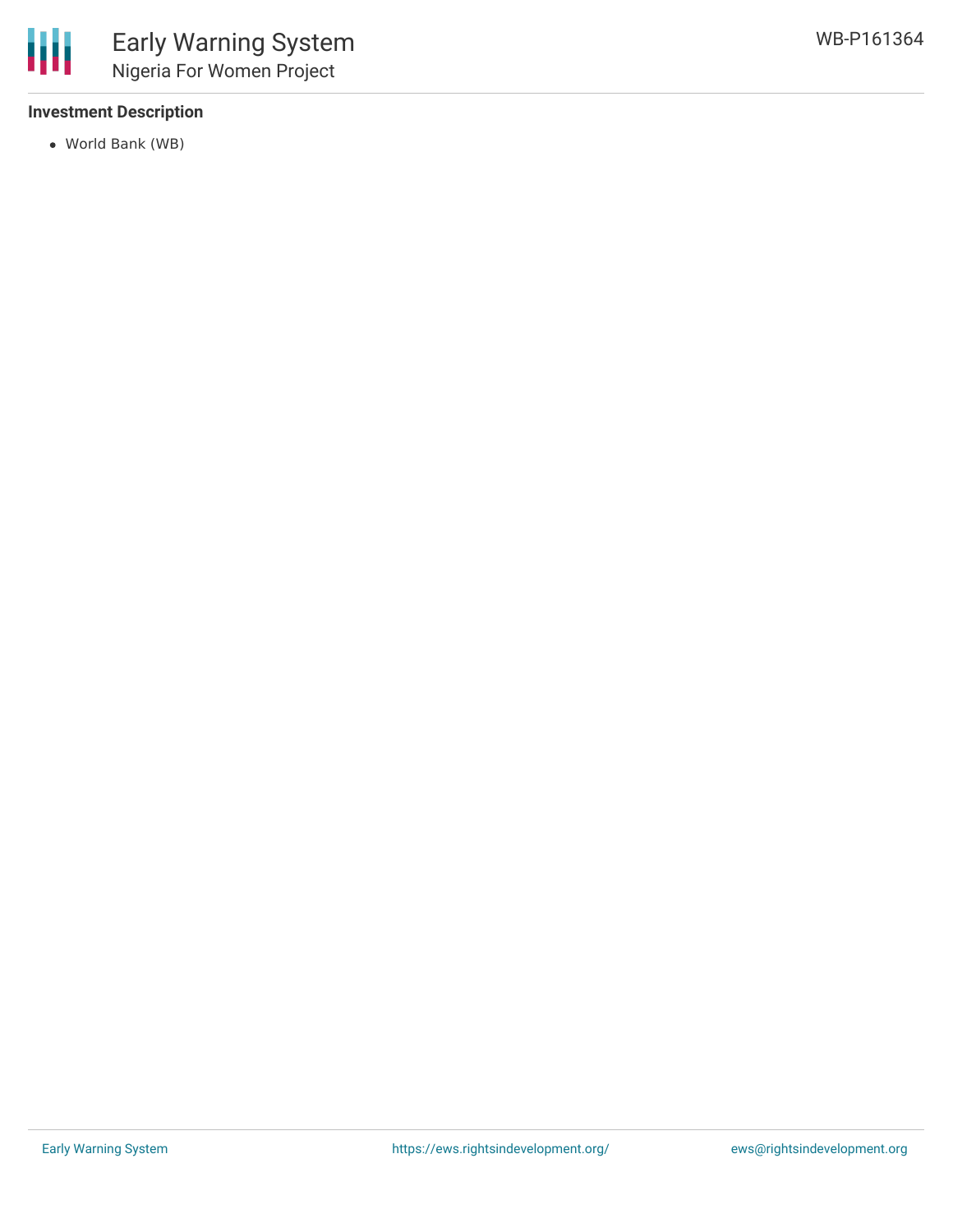

## **Contact Information**

Federal Ministry of Finance Ahmed Aliyu Director aaliyu.fmf@gmail.com ACCOUNTABILITY MECHANISM OF WORLD BANK

The World Bank Inspection Panel is the independent complaint mechanism and fact-finding body for people who believe they are likely to be, or have been, adversely affected by a World Bank-financed project. If you submit a complaint to the Inspection Panel, they may investigate to assess whether the World Bank is following its own policies and procedures for preventing harm to people or the environment. You can contact the Inspection Panel or submit a complaint by emailing ipanel@worldbank.org. You can learn more about the Inspection Panel and how to file a complaint at: http://ewebapps.worldbank.org/apps/ip/Pages/Home.aspx.